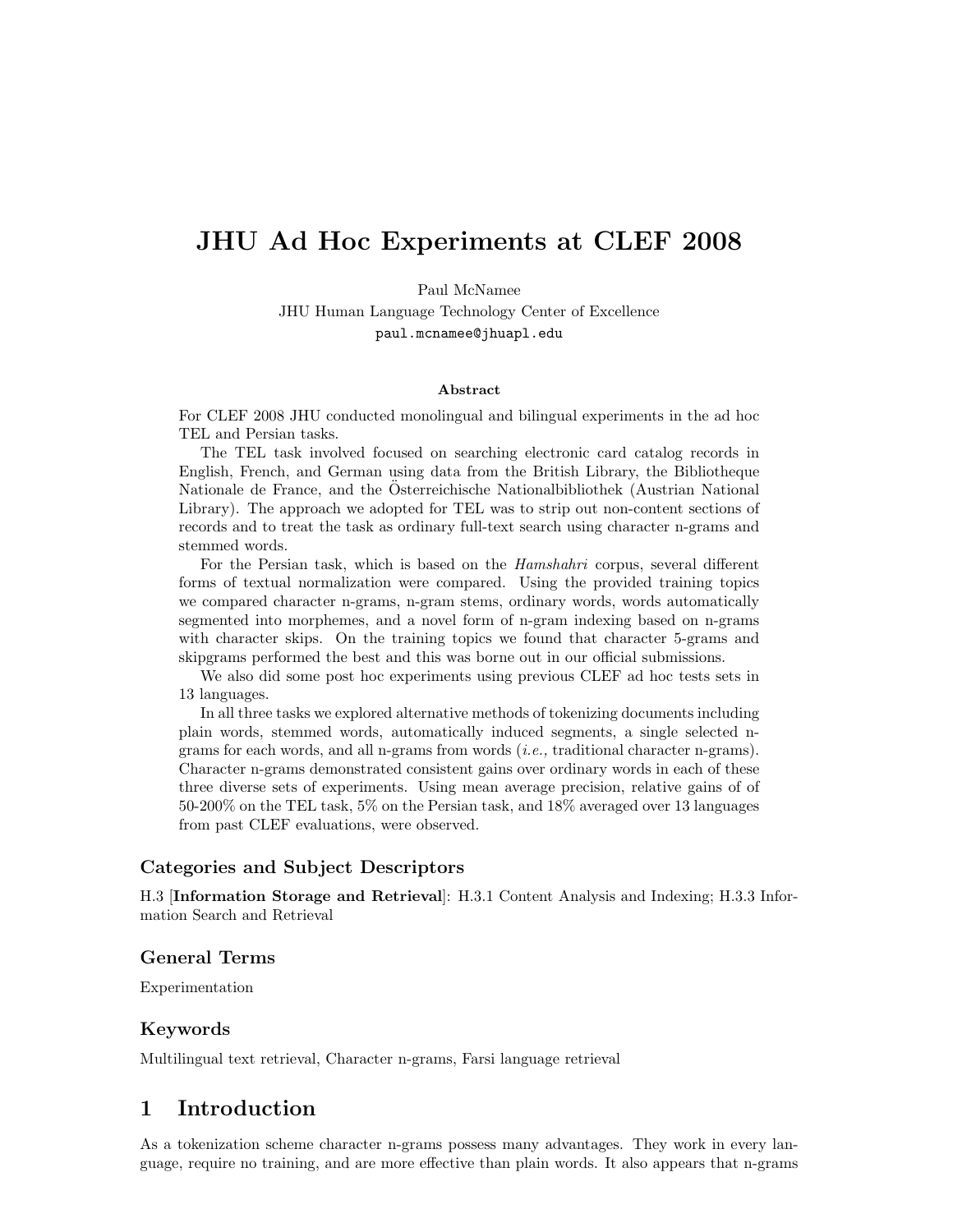are beneficial for normalizing morphological variation, particularly in languages where words have many related surface forms.

Using test sets in the 13 languages used in the ad hoc tracks at previous CLEF evaluations, we compared n-grams to several tokenization alternatives, including a rule-based stemmer (Snowball), an unsupervised morphological segmenter *(Morfessor)*, and a synthetic form of stemming based on selecting a single character n-gram from each word. Character n-grams of length  $n = 5$  were the most effective technique, performing 18% better than unnormalized words, averaged across the set of languages.

Accordingly n-grams were used in official submissions to this year's ad hoc tasks. For this year's participation at CLEF we used the JHU HAIRCUT retrieval system, employing a statistical language model similarity metric with a smoothing constant of 0.5. The similarity calculation combines document term frequencies and corpus frequencies (for smoothing) using linear interpolation with a smoothing constant of 0.5 [9]. For retrieval of Farsi text, we explored a variant of n-gram indexing, *skipgrams*, which are n-gram sequences that omit some letters. Farsi has root and template morphology and it was thought that skipgrams might prove effective.

In Section 2 we describe our experiments for the TEL subtask. In Section 3 we analyze our training experiments and official results for the Persian subtask. In Section 4 some recent experiments on previous CLEF collections are described.

### 2 TEL task

Our approach to TEL was to treat the collection as unstructured documents. Fields that did not appear to contain good indexable content were removed, including: publisher, rights, format, description, indentifier, contributor, type, language, coverage, issued, available, extent, spatial, and created. Text from the following fields was retained: ispartof, edition, alternative, tableofcontents, abstract, bibliographiccitation, subject, title, abstract, date, creator, source, and relation. All SGML tags were removed.

Some of these choices were probably harmful. For example, queries that specified a particular language or document type (i.e., maps) might have benefitted from some of the deleted metadata. The aim of removing these fields was to increase the coherence of each document's indexable terms.

#### 2.1 Indexing Schemes

The tokenization methods explored were:

- words: space-delimited tokens.
- snow: output of the Snowball stemmer.
- morf: the set of morphemes for each word identified by the *Morfessor* algorithm. Morfessor is available online at http://www.cis.hut.fi/projects/morpho/. A model was trained using the document collection's lexicon with digit-containing tokens omitted. The default parameters for the Morfessor algorithm were used [1].
- $lcn4/5$ : least common n-gram stem *(i.e.,* rarest word-internal character n-gram) of length  $n = 4$  or  $n = 5$  [3].
- 4-grams: overlapping, word-spanning character 4-grams produced from the stream of words encountered in the document or query.
- 5-grams: length  $n = 5$  n-grams created in the same fashion as the character 4-grams.

Common to each tokenization method was conversion to lower case letters, removal of punctuation, and truncation of long numbers to 6 digits.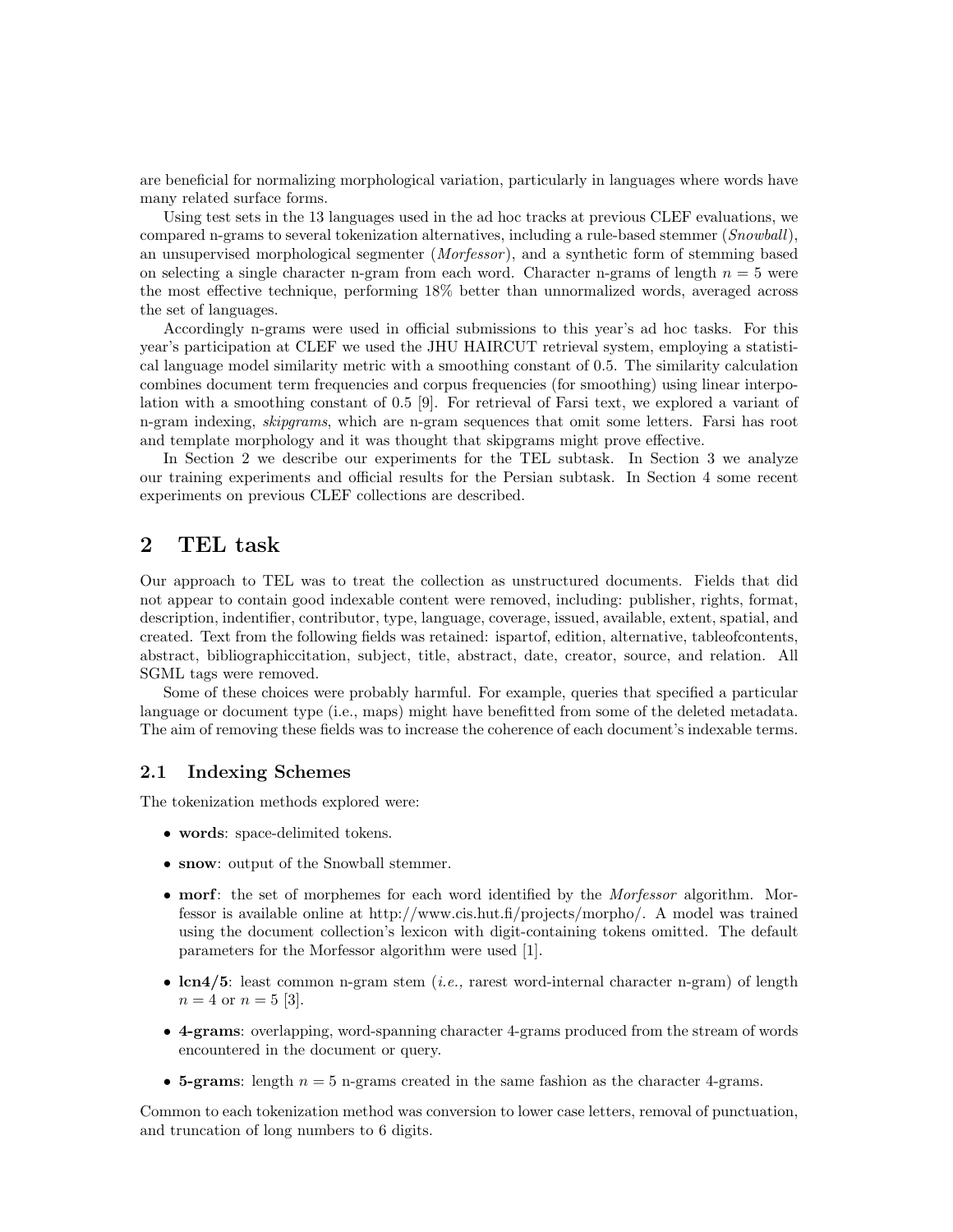Table 1: Monolingual Results

|                 | English | French | German | Run designation |
|-----------------|---------|--------|--------|-----------------|
| words           | 0.2719  | 0.2019 | 0.1073 | not submitted   |
| snow            | 0.3480  | 0.2290 | 0.1757 | aplmoxxs        |
| morf            | 0.3171  | 0.2332 | 0.1989 | not submitted   |
| lcn4            | 0.3086  | 0.2223 | 0.1565 | not submitted   |
| lcn5            | 0.2993  | 0.2270 | 0.1810 | not submitted   |
| $4$ -grams      | 0.3382  | 0.2950 | 0.3377 | aplmoxx4        |
| 5-grams         | 0.3190  | 0.2800 | 0.3102 | aplmoxx5        |
| $4$ -grams + RF | 0.3531  | 0.2861 | 0.3176 | aplmoxx4rf      |

#### 2.2 Monolingual Results

Our official submissions were based on 4-grams, both with and without automated relevance feedback, 5-grams (no RF), and stemmed words. Table 1 lists mean average precision for these runs, as well as for several unsubmitted runs. In the official run names xx indicates one of de (German), en (English), or fr (French).

While performance did not vary dramatically in English, except for the unnormalized word run which performed the worst, 4-grams were dominant with the French and German collections. Large gains were observed with 4-grams compared to plain words – more than a 50% relative gain in French and over 200% in German.

#### 2.3 Bilingual Results

We considered the following bilingual pairs:

- Dutch to English
- French to English
- German to English
- Spanish to English
- Dutch to French
- English to French
- German to French
- English to German
- French to German

For each language pair the source side query was tokenized using only character 5-grams and those n-grams were 'translated' to the target language using a large aligned parallel corpus (content from the Official Journal of the European Journal). The methodology in query term translation was like that in [5]; however, here no pre-translation query expansion was performed. In Table 2 results are presented using mean average precision to compare performance.

Source language did not make a large difference in performance across the three collections. Bilingual performance was approximately 60% of the highest performing monolingual run, which is a bit lower than we have customarily observed in bilingual retrieval against news corpora at CLEF.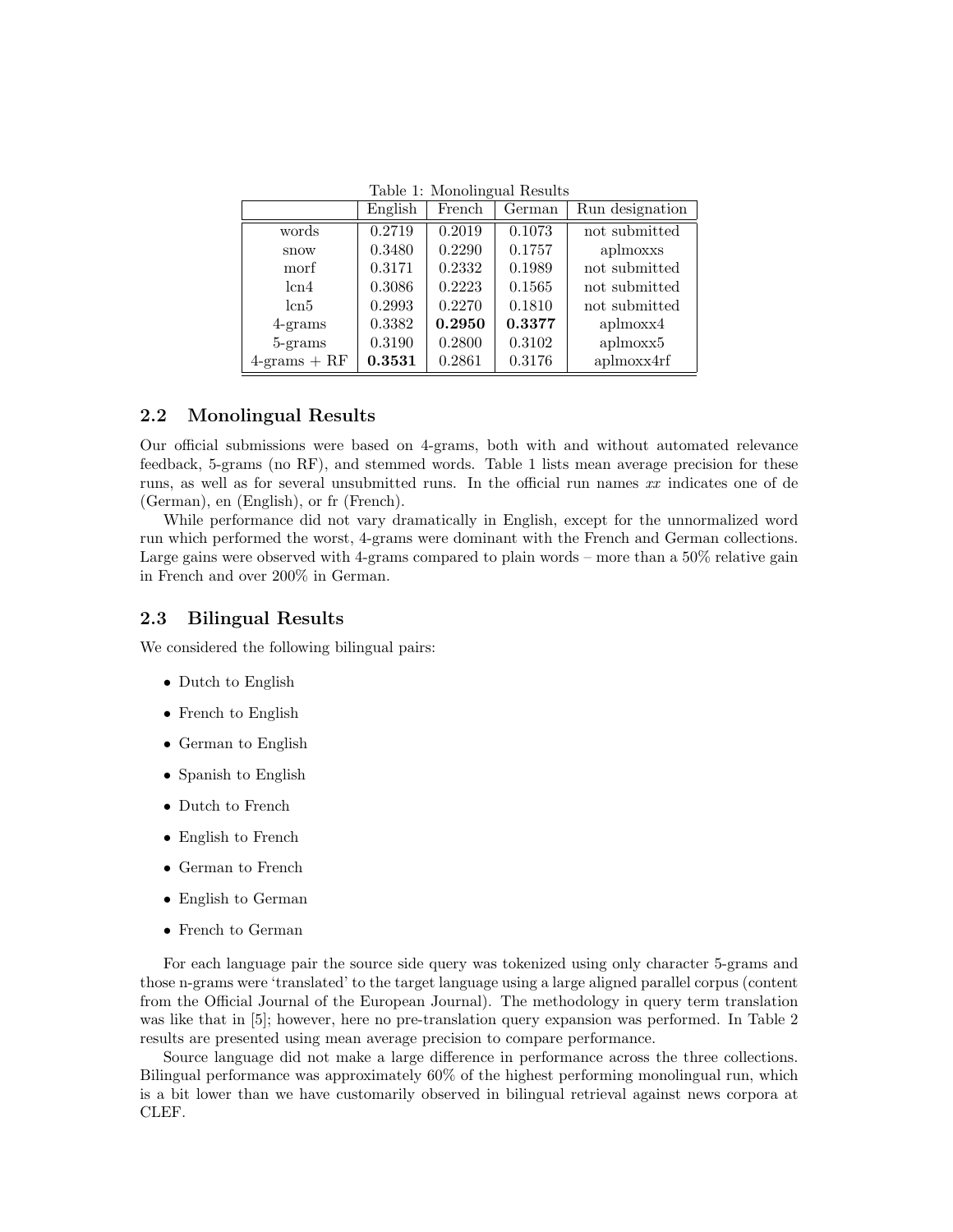Table 2: Official Bilingual Runs

| Source  | English      | French | German       |
|---------|--------------|--------|--------------|
| Dutch   | 0.2024       | 0.1746 | $\mathbf{x}$ |
| English | $\mathbf{x}$ | 0.1669 | 0.1899       |
| French  | 0.2087       | X      | 0.1829       |
| German  | 0.2111       | 0.1608 | $\mathbf x$  |
| Spanish | 0.1856       | X      | X            |

### 3 Persian language task

We made submissions for both the monolingual and bilingual subtasks. The bilingual submissions were based on online machine translation software<sup>1</sup> applied to the queries, so only one set of indexes was required. In addition to the methods in Section X.Y we used skipgrams, 4- or 5 grams with and without one internal skip (denoted by  $sk41 \& sk51$ ). Snowball does not support Farsi so no stemming runs were attempted.

#### 3.1 Skipgrams

Consider the present tense conjugation of the Spanish verb contar (to count): cuento, cuentas, cuenta, contamos, contáis, and cuentan. Such inflectional variation can cause lexical mismatches that would impair retrieval, and character n-grams are unlikely to be a total solution to this problem since the 1st and 2nd person plural forms do not share longer n-grams with the other forms. Similar problems can happen with nouns, for example, in Welsh plentyn (*child*) and its plural, plant *(children)*. These two examples contain patterns that could enable matching, such as regular expressions  $c \star nt$  and pl $\star nt$ , which would match all the related forms.

Pirkola et al. [8] have proposed n-grams with skips<sup>2</sup> to match terminology for cross-language information retrieval in languages sharing a common alphabet. For example, the English word calcitonin can be matched to its Finnish translation kalsitoniini, supported in part by matches like  $l$ <sup>\*t</sup> and n<sup>\*n</sup>. Mustafa [7] proposed a similar method for monolingual Arabic language processing, where infix morphological changes are common. He identified relevant dictionary terms using bigrams with and without a single skip character and a Dice coefficient to compare sets of bigrams. Järvelin et al. [2] formalized the notion of skipgrams and investigated methods of comparing lexical terms; however, they focused on the case where a single skip is formed by deleting contiguous letters. This makes sense when only bigrams are considered – then the only place to skip characters is between the first and last letters of the (skip) bigram.

But with longer n-grams there are multiple places where skips can occur, and character skipgram methods can be generalized even further by including the possibility of multiple non-adjacent skips within a single word (though no such experiments are reported here). In these experiments skipgrams are considered as an alternative method for tokenization that might support matches across morphologically related words. When a letter is skipped we replace that letter in the n-gram subsequence with a special symbol (*i.e.*, a dot character  $(\bullet)$ ). This is done in an attempt to avoid unintended conflations with n-gram strings produced by unrelated words. Skipgram tokenization of length four for the word cream would include the regular n-grams crea and ream in addition to  $ceem$ ,  $creom$ , and  $creom$ .

#### 3.2 Training Data

The various methods of tokenization were compared on the 50 training topics. In Table 3 runs without relevance feedback are presented along with runs that made use of automated feedback using various numbers of expansion terms.

<sup>1</sup>http://www.parstranslator.net/eng/translate.htm

<sup>2</sup>They use the term s-grams.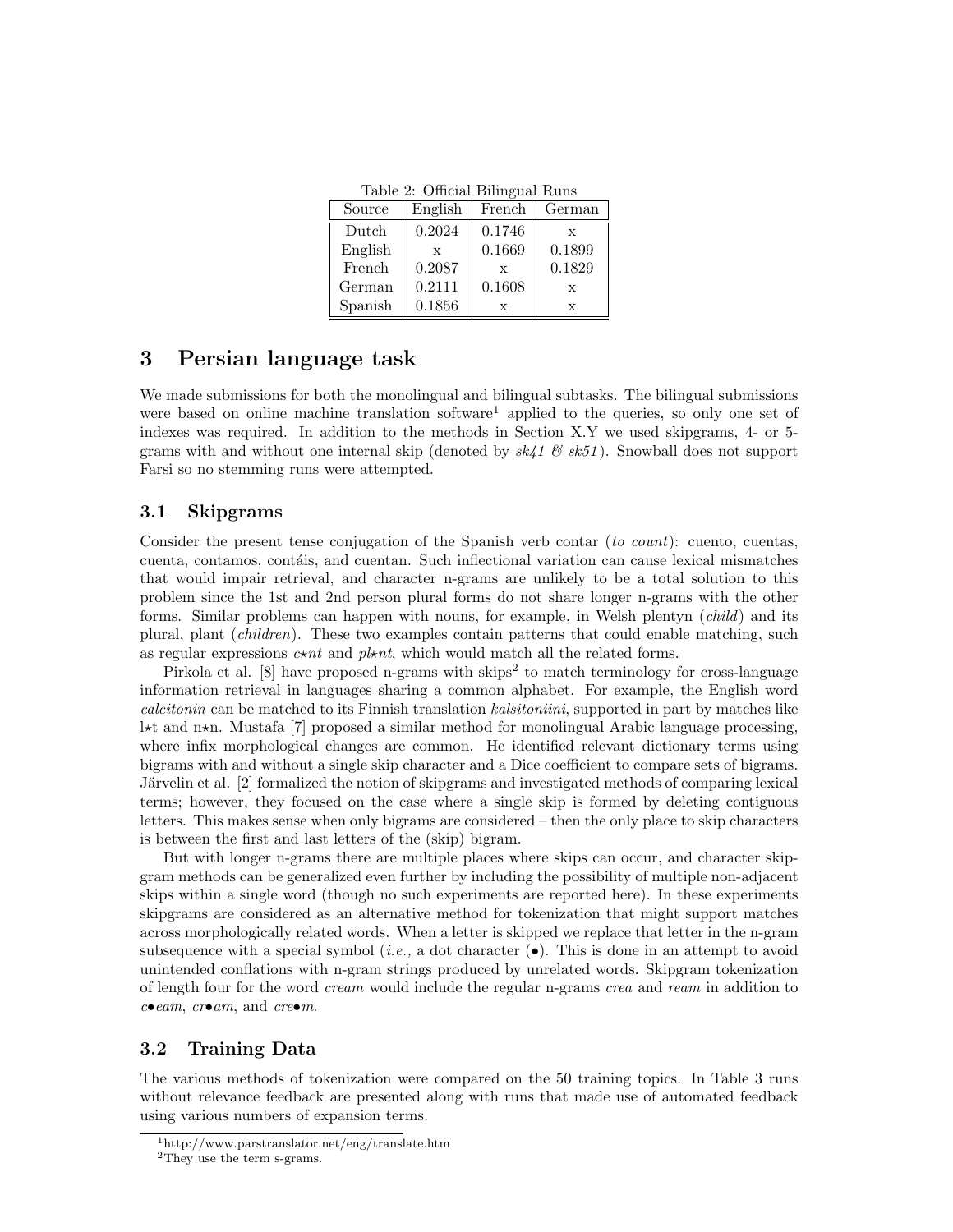Table 3: Training results for Persian (mean average precision)

|            | No RF  | 50     | 100    | <b>200</b> | 400    | 800    |
|------------|--------|--------|--------|------------|--------|--------|
| $4$ -grams | 0.3883 | 0.4199 | 0.4231 | 0.4172     |        |        |
| 5-grams    | 0.3810 | 0.4225 | 0.4305 | 0.4280     |        |        |
| words      | 0.4091 | 0.4175 | 0.3999 | 0.3905     |        |        |
| morfessor  | 0.3784 | 0.3951 | 0.3801 | 0.3637     |        |        |
| lcn4       | 0.3914 | 0.3975 | 0.3840 | 0.3730     |        |        |
| lcn5       | 0.3978 | 0.3960 | 0.3779 | 0.3723     |        |        |
| sk41       | 0.3886 | 0.4000 | 0.4156 | 0.4332     | 0.4372 | 0.4290 |
| sk51       | 0.3613 | 0.3607 | 0.3817 | 0.4012     | 0.4216 | 0.4280 |

Table 4: Monolingual runs

|            | No RF  | 50     | 100    | 200    | 400    |
|------------|--------|--------|--------|--------|--------|
| words      | 0.3617 | 0.4332 | 0.4299 | 0.4211 |        |
| morf       | 0.3559 | 0.4250 | 0.4223 | 0.4156 |        |
| lcn4       | 0.3629 | 0.4252 | 0.4256 | 0.4180 |        |
| lcn5       | 0.3506 | 0.4225 | 0.4188 | 0.4085 |        |
| $4$ -grams | 0.3986 | 0.4383 | 0.4530 | 0.4564 |        |
| 5-grams    | 0.3821 | 0.4288 | 0.4493 | 0.4558 |        |
| sk41       | 0.3906 | 0.3732 | 0.4053 | 0.4384 | 0.4519 |
| sk51       | 0.3512 | 0.3238 | 0.3595 | 0.4008 | 0.4250 |

### 3.3 Monolingual and Bilingual Results

In Table 4 mean average precision is reported for eight tokenization methods. The n-grams methods are the highest performing approach and the skipgrams perform slightly worse than traditional character n-grams. The highest performing run was character 4-grams using 200 expansion terms which got a MAP score of 0.4564; however the results on the training topics suggested 5-grams would outperform and we selected them instead. N-grams appear to need more query expansion terms than words to maximize performance, and skipgrams, being even more conflationary require more than regular 4- or 5-grams.

The results for our official monolingual and bilingual runs are given in Table 5. Tokenization method did not appear to drastically affect the outcome monolingually; however, words and the Morfessor-based runs did markedly worse on the bilingual task compared to the n-gram based methods.

| Table 5: Official runs |      |         |          |        |  |  |  |
|------------------------|------|---------|----------|--------|--|--|--|
|                        | Task | Index   | RF Terms | MAP    |  |  |  |
| jhufa5r100             | mono | 5-grams | 100      | 0.4493 |  |  |  |
| jhufask41r400          | mono | sk41    | 400      | 0.4519 |  |  |  |
| jhufawr <sup>50</sup>  | mono | words   | 50       | 0.4332 |  |  |  |
| jhufamr50              | mono | morf    | 50       | 0.4250 |  |  |  |
| jhuenfa $5r100$        | bi   | 5-grams | 100      | 0.1660 |  |  |  |
| jhuenfask41r400        | bi   | sk41    | 400      | 0.1892 |  |  |  |
| jhuenfawr50            | bi   | words   | 50       | 0.0946 |  |  |  |
| jhuenfamr50            | bi   | morf    | 50       | 0.1112 |  |  |  |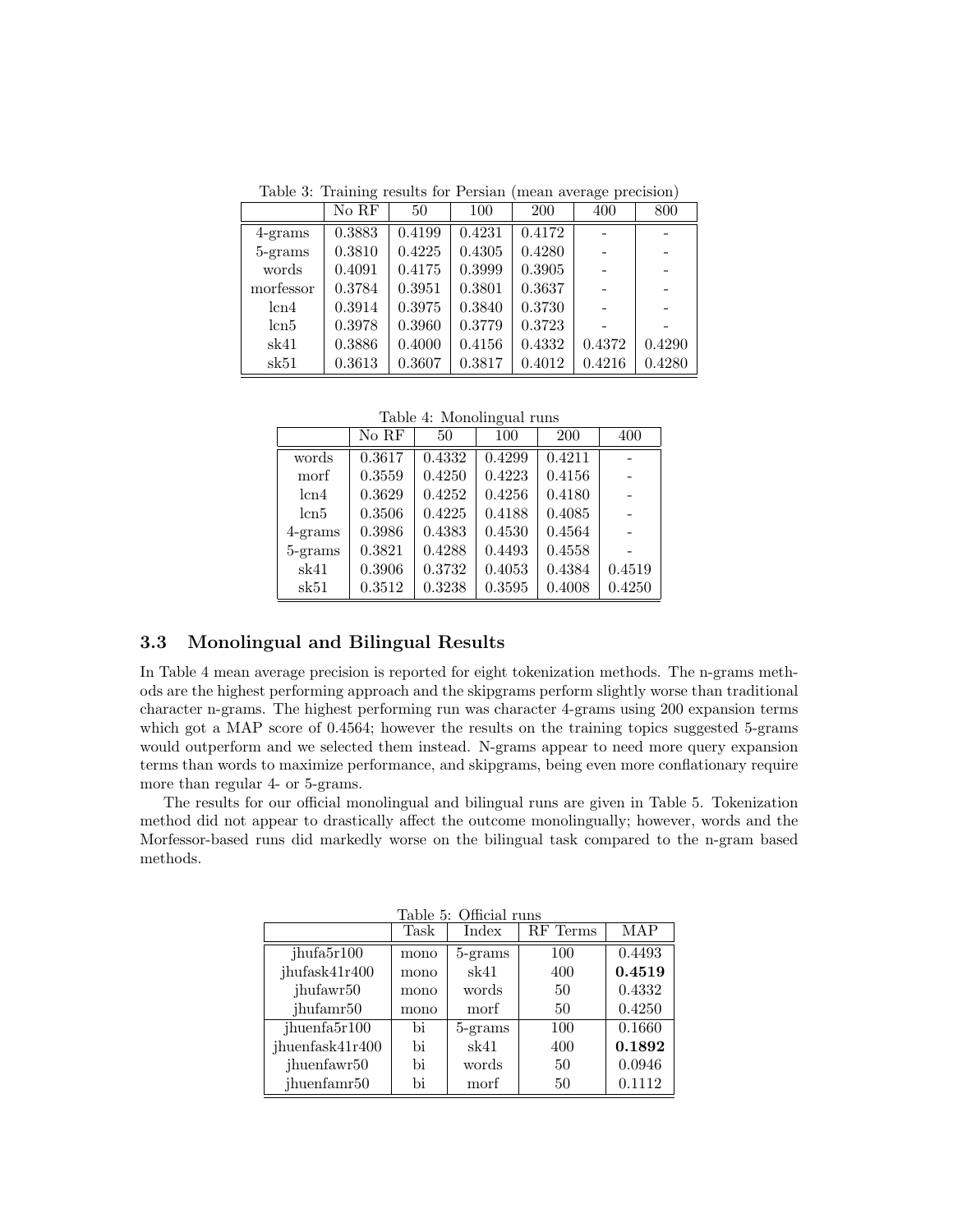| Language                   | Data      | Queries | Words  | <b>Snow</b> | Morf   | LCN4   | LCN <sub>5</sub> | $4\text{-}gram$ | 5-gram |
|----------------------------|-----------|---------|--------|-------------|--------|--------|------------------|-----------------|--------|
| Bulgarian                  | 06-07     | 100     | 0.2195 |             | 0.2786 | 0.2937 | 0.2547           | 0.3163          | 0.2916 |
| Czech                      | 07        | 50      | 0.2270 |             | 0.3215 | 0.2567 | 0.2477           | 0.3294          | 0.3223 |
| Dutch                      | $02-03$   | 106     | 0.4162 | 0.4273      | 0.4274 | 0.4021 | 0.4073           | 0.4378          | 0.4443 |
| English                    | $02-03$   | 96      | 0.4829 | 0.5008      | 0.4265 | 0.4759 | 0.4861           | 0.4411          | 0.4612 |
| Finnish                    | $02-03$   | 75      | 0.3191 | 0.4173      | 0.3846 | 0.3970 | 0.3900           | 0.4827          | 0.4960 |
| French                     | $02-03$   | 102     | 0.4267 | 0.4558      | 0.4231 | 0.4392 | 0.4355           | 0.4442          | 0.4399 |
| German                     | $02-03$   | 106     | 0.3489 | 0.3842      | 0.4122 | 0.3613 | 0.3656           | 0.4281          | 0.4321 |
| Hungarian                  | $06 - 07$ | 98      | 0.1979 |             | 0.2932 | 0.2784 | 0.2704           | 0.3549          | 0.3438 |
| Italy                      | $02-03$   | 100     | 0.3950 | 0.4350      | 0.3770 | 0.4127 | 0.4054           | 0.3925          | 0.4220 |
| Portuguese                 | $05-06$   | 100     | 0.3232 |             | 0.3403 | 0.3442 | 0.3381           | 0.3316          | 0.3515 |
| Russian                    | 03-04     | 62      | 0.2671 |             | 0.3307 | 0.2875 | 0.3053           | 0.3406          | 0.3330 |
| Spanish                    | $02-03$   | 107     | 0.4265 | 0.4671      | 0.4230 | 0.4260 | 0.4323           | 0.4465          | 0.4376 |
| Swedish                    | $02-03$   | 102     | 0.3387 | 0.3756      | 0.3738 | 0.3638 | 0.3467           | 0.4236          | 0.4271 |
| Average                    |           |         | 0.3375 |             | 0.3698 | 0.3645 | 0.3604           | 0.3955          | 0.3979 |
| Average (8 Snowball langs) |           |         | 0.3504 | 0.3848      | 0.3608 | 0.3642 | 0.3632           | 0.3885          | 0.3956 |

Table 6: Comparison of 7 Tokenization Alternatives (Mean Average Precision)

## 4 Analysis from Past CLEF Collections

We compared plain words, stems, induced morphemes, n-gram stems, and character n-grams using test sets from the CLEF ad hoc tasks between 2002 and 2007.<sup>3</sup> In each of the 13 languages we used two years worth of data except for Czech where only one year was available. The number of test queries per language varied from 50 (Czech) to 107 (Spanish). In Table 6 results are presented using mean average precision to compare performance. The score for the highest performing technique in each language is emboldened.

## 4.1 Unnormalized words

Not attempting to control for morphological processes can have harmful effects. In Bulgarian, Czech, Finnish, and Hungarian, more than a 30% loss is observed compared to the use of 4-grams as indexing terms.

### 4.2 Snowball stemming

Snowball does not support Bulgarian, Czech, or Russian and due to character encoding issues with the software we were not able to use it for Portuguese and Hungarian. In Table 1 performance for each technique is given averaged over eight remaining languages. Stemming, when available, is quite effective, and just slightly below the top-ranked approach of character n-grams.

### 4.3 Morfessor Segments

As it may be difficult to find a rule-based stemmer for every language, a language-independent approach can be quite attractive. The Morfessor algorithm only requires a lexicon (*i.e.*, wordlist) for a language to learn to identify morpheme boundaries, even for previously unseen words. Such automatically detected segments can be an effective form of tokenization [6]. Examples of the algorithm's output are presented in Table 2, along with results for Snowball and character 5 grams.

Compared to plain words the induced morphemes produced by Morfessor led to gains in 9 of 13 languages; 8 of these were significant improvements with  $p < 0.05$  (Wilcoxon test). The languages where words outperformed segments were English (dramatically), French, Italian, and Spanish –

<sup>3</sup>These results are also reported in our Morpho Challenge 2008 paper in these working notes.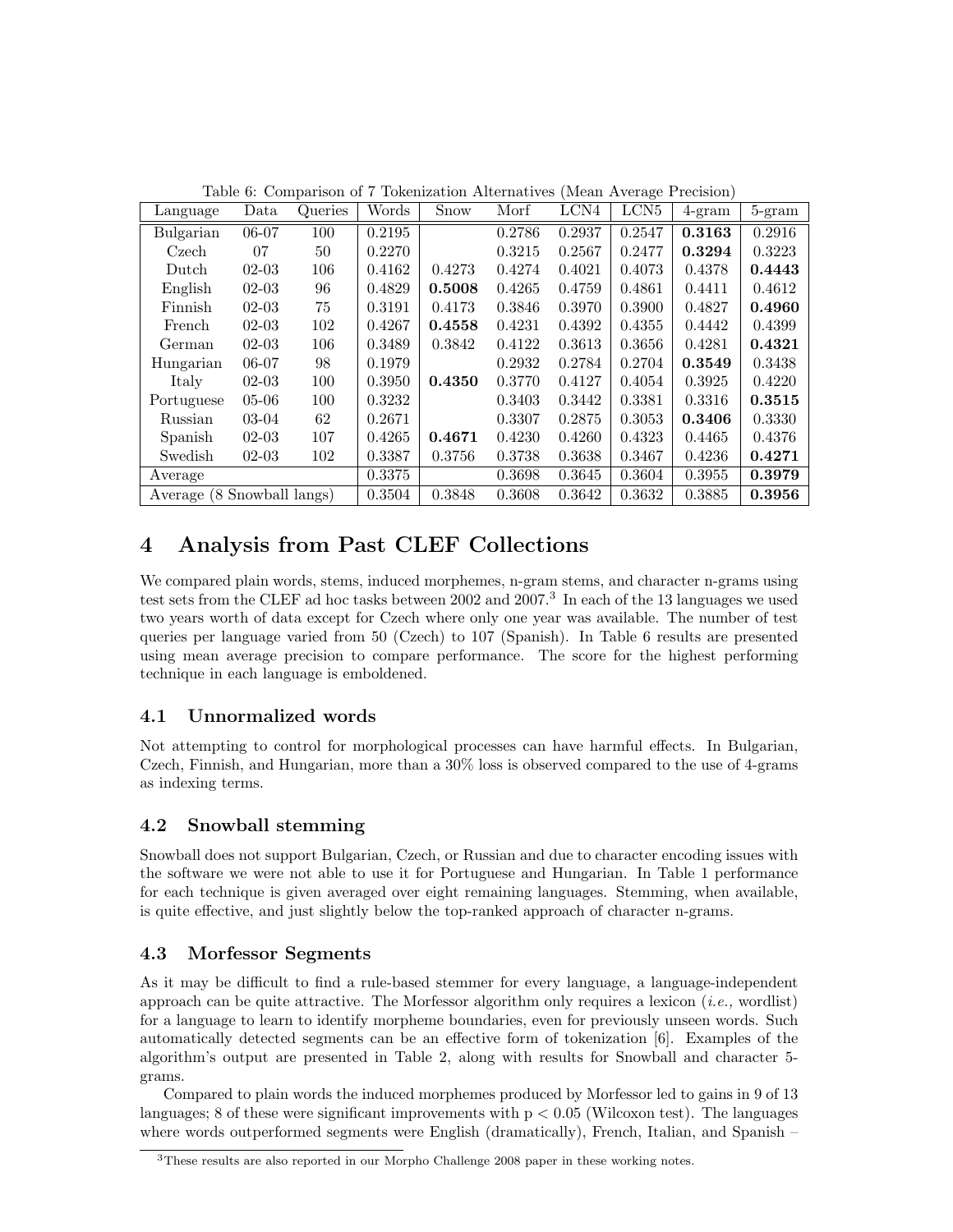each is relatively low in morphological complexity. The differences in French and Spanish were less than 0.004 in absolute terms. Segments achieved more than a 20% relative improvement in Bulgarian, Finnish, and Russian, and over 40% in Czech and Hungarian.

#### 4.4 Least Common N-gram Stems

Another language-neutral approach to stemming is to select for each word, its least common ngram. This requires advance knowledge of n-gram frequencies, but this is easily obtainable by constructing a regular n-gram index, or even by scanning a corpus and counting. Lengths of  $n = 4$  and  $n = 5$  appear about equally effective with a slight advantage for lcn4, but this is influenced primarily by the languages with greater morphological complexity, which see larger changes. An 8% relative improvement in mean average precision over words is obtained. As can be seen from Table 1, in languages where rule-based stemming is available its use is preferable. N-gram stemming achieves comparable performance with Morfessor segments..

#### 4.5 Overlapping Character N-grams

N-grams achieve morphological regularization indirectly due to the fact that subsequences that touch on word roots will match. For example, "juggling" and "juggler" will share the 5-grams jugg and juggl. While n-gram's redundancy enables useful matches, other matches are less valuable, for example, every word ending in 'tion' will share 5-gram tion with all of the others. In practice these morphological false alarms are almost completely discounted because term weighting deemphasizes them. In fact, such affixes can be so common, that ignoring them entirely by treating them as "stop n-grams" is a reasonable thing to do.

Character n-grams are the most effective technique studied here, giving a relative improvement of 18%. Consistent with earlier work [4] lengths of  $n = 4$  and  $n = 5$  are equally effective averaged across the 13 languages; however there are some noticeable differences in particular languages. The data is suggestive of a trend that the most morphologically variable languages *(i.e.*, Bulgarian, Czech, Hungarian, and Russian) gain more from 4-grams than 5-grams, while 5-grams have a slight advantage in medium complexity languages.

Snowball stems are roughly as effective as n-grams, on average, but only available in certain languages (*i.e.*, 8 of 13 in this study). The other "alternative" stemming approaches, segments and least common n-grams, appear to gain about half of the benefit that full n-gram indexing sees compared to unnormalized word forms.

### 5 Conclusions

We examined a variety of methods for lexical normalization, finding that the most effective technique was character n-gram indexing. N-grams achieved consistent gains in mean average precision over unlemmatized words. Relative gains of of 50-200% on the TEL task, 5% on the Persian task, and 18% averaged over thirteen languages from past CLEF evaluations, were observed. In languages such as Czech, Bulgarian, Finnish, and Hungarian gains of over 40% were observed. While rule-based stemming can be quite effective, such tools are not available in every language and even when present, require additional work to integrate with an IR system. When languageneutral methods are able to achieve the same, or better performance, their use should be seriously considered.

## References

[1] Mathias Creutz and Krista Lagus. Unsupervised morpheme segmentation and morphology induction from text corpora using Morfessor 1.0. Technical report, Helsinki University of Technology, 2005.